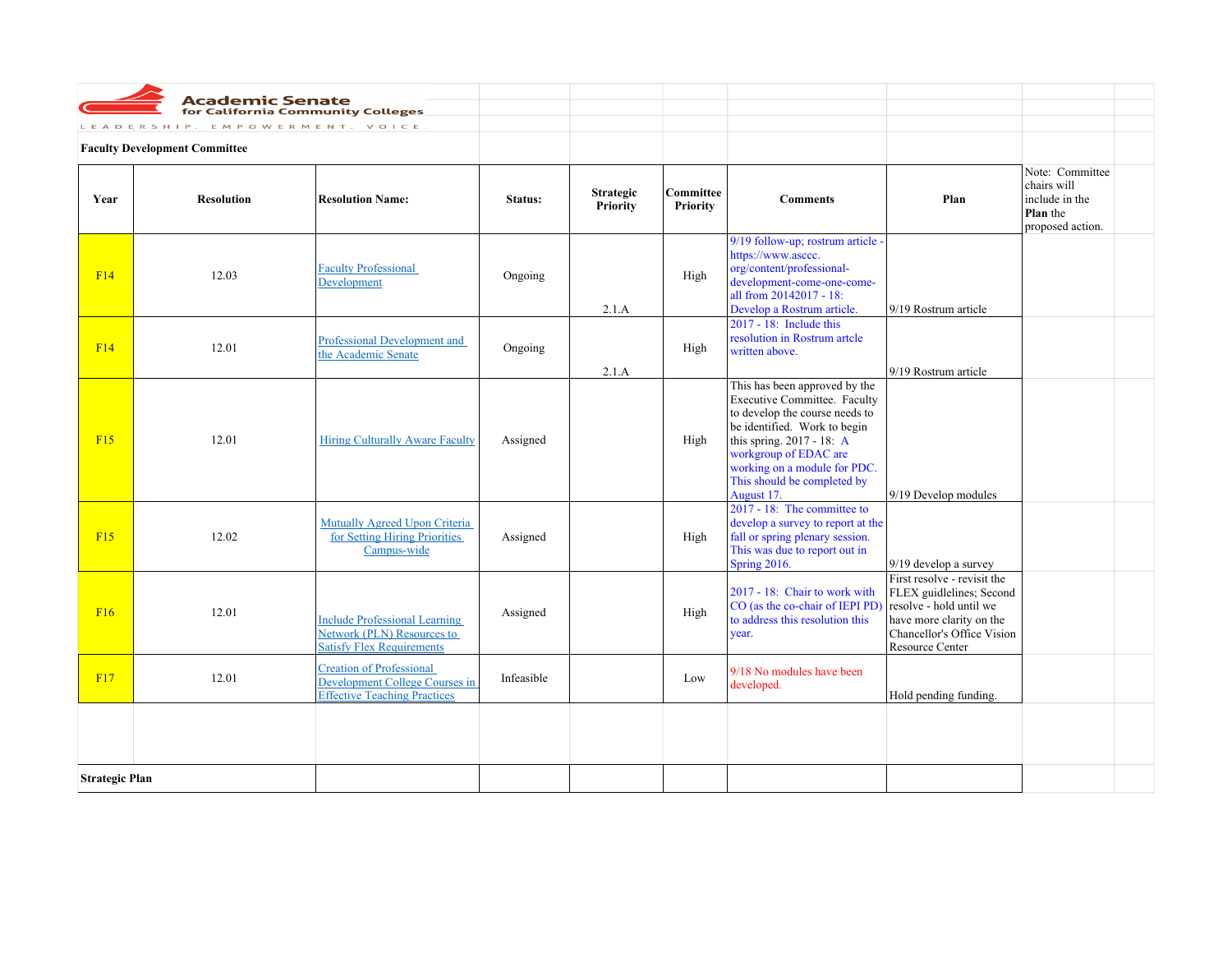| Year            | <b>Resolution</b>                                                                                                                                                                                                                                                                                   | <b>Resolution Name:</b>                                                                                                                                                                   | Status:       | <b>Strategic</b><br>Priority             | Committee<br>Priority | <b>Comments</b>                                                                                                                                                                                | Plan |  |
|-----------------|-----------------------------------------------------------------------------------------------------------------------------------------------------------------------------------------------------------------------------------------------------------------------------------------------------|-------------------------------------------------------------------------------------------------------------------------------------------------------------------------------------------|---------------|------------------------------------------|-----------------------|------------------------------------------------------------------------------------------------------------------------------------------------------------------------------------------------|------|--|
|                 |                                                                                                                                                                                                                                                                                                     | Lead professional development<br>opportunities designed to<br>promote recruitment of diverse<br>faculty for participation in local<br>and statewide senate activities.                    | In Progress   | 1.1A                                     | High                  | 2017 - 18: Conmittee to<br>determine how best to address<br>this Strategic Plan goal.                                                                                                          |      |  |
|                 |                                                                                                                                                                                                                                                                                                     | Design and Implement a<br>comprehensive ASCCC<br>Professional Development Plan.                                                                                                           | In Progress   | 3.2A                                     | High                  | 2017 - 18: Review the current<br>PD Plan, events, and PDC<br>modules, and make<br>recommendations to the<br><b>Executive Committee.</b>                                                        |      |  |
|                 | <b>Strong Workforce Recommendations</b>                                                                                                                                                                                                                                                             |                                                                                                                                                                                           |               |                                          |                       |                                                                                                                                                                                                |      |  |
| <b>Timeline</b> | Goal                                                                                                                                                                                                                                                                                                | <b>Current Positions</b>                                                                                                                                                                  | <b>Action</b> | <b>ASCCC</b><br>Committee<br>Involvement |                       | Comment                                                                                                                                                                                        | Plan |  |
| TBD             | 13. d. Establish a mentorship model<br>that delineates pathways for industry<br>professionals to intern at colleges to<br>gain teaching skills, knowledge, and<br>experience while pursuing an<br>associate degree or the equivalent.                                                               | 5.02 S90 Internship for more<br><b>Community College Teachers</b><br>17.04 F93 Vocational Education<br><b>Interns</b><br>9.01 S99 Future Teachers<br>Development<br>17.03 S00 Internships | Develop       | <b>FDC</b>                               | High                  | 2017 - 18: Committee to<br>determine how best to address<br>this recommendation.                                                                                                               |      |  |
| TBD             | 14. c. Develop an Instructional Skills<br>Module through the ASCCC<br>Professional Development College<br>that includes the option of obtaining<br>continuing education credits to<br>provide an opportunity for industry<br>professionals to gain teaching skills<br>while earning college credit. |                                                                                                                                                                                           | Develop       | <b>FDC</b>                               | High                  | 2017 - 18: Review current<br>modules in this area and work<br>with the ED to identify faculty<br>who can build a module<br>dedicated to industry<br>professionals.                             |      |  |
| <b>TBD</b>      | 15. a. Provide all faculty with<br>training in teaching methods and<br>strategies, including the use of<br>technology.                                                                                                                                                                              |                                                                                                                                                                                           | Develop       | <b>FDC</b>                               | High                  | 2017 - 18: A PDC module<br>containing teaching pedogogy<br>is under development. Once<br>available, the committee should<br>review and see if additional<br>information/modules are<br>needed. |      |  |